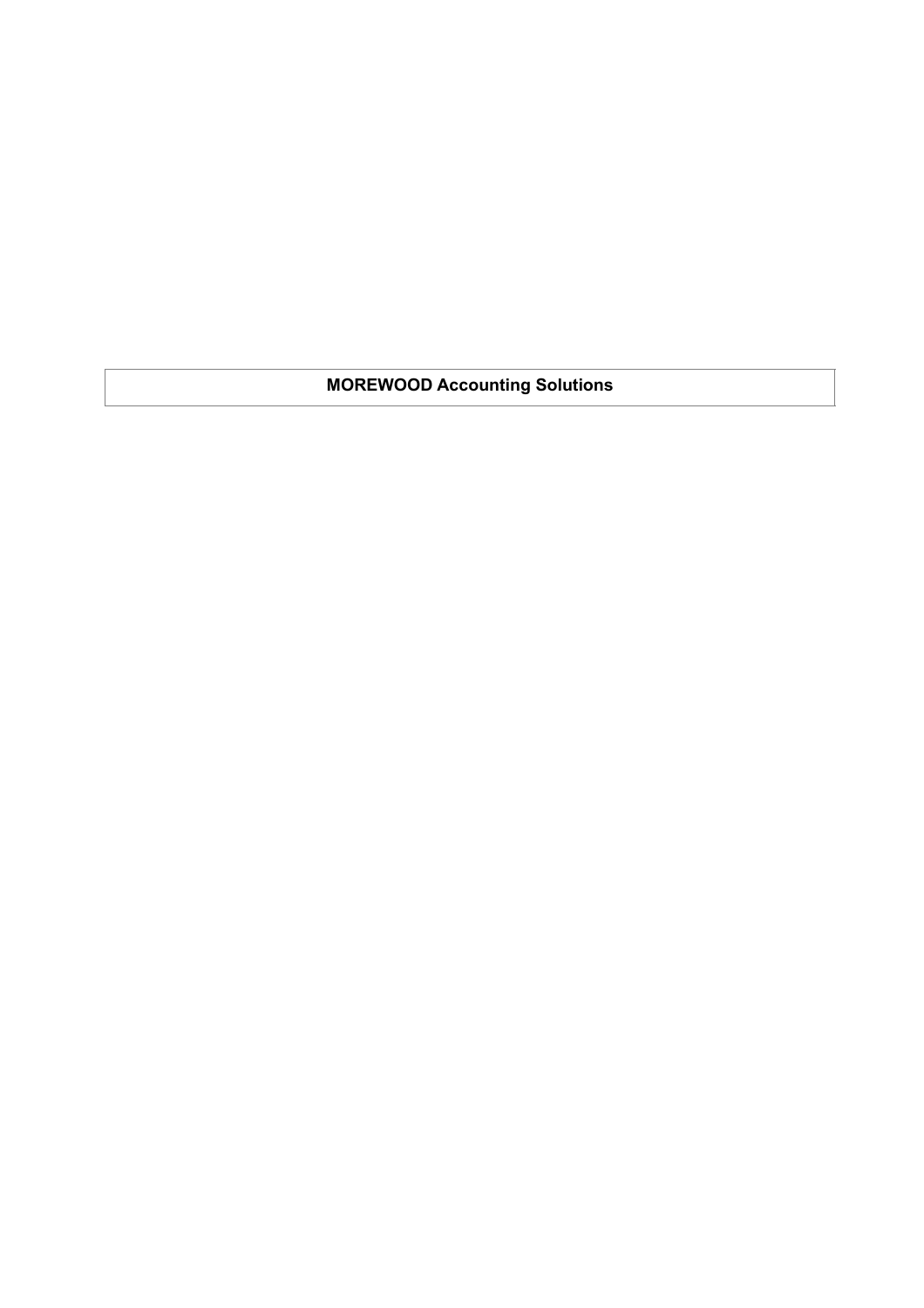# **LETTER OF ENGAGEMENT FOR PAYROLL CLIENTS**

#### Dear

In accordance with the recommendations of our professional body, the Association of Accounting Technicians, this letter confirms the basis on which we provide services to you so as to avoid any misunderstandings of our respective responsibilities.

#### **Nature of Services**

PAYROLL PREPARATION, P.A.Y.E. AND N.I. RETURNS, AUTO ENROLMENT COMPLI-ANCE, CIS SUBMISSIONS AND CLAIMS.

#### **Anti Money Laundering Legislation**

All accountants must comply with the duties imposed by the Money Laundering Regulations 2017 (the "Anti Money Laundering Legislation") and be aware of the requirements of and penalties imposed by the Proceeds of Crime Act 2002 and the Terrorism Act 2000, which are intended to prevent terrorists and other criminals from using professional services in order to launder money. If we fail to perform these duties, we risk imprisonment.

Before we accept your instructions, we may need to obtain 'satisfactory evidence' to confirm your identity. In certain circumstances, we may need to obtain evidence confirming the identities of third parties, the source of any funds or other property, the purpose of any instructions or any other matter. We may also need to obtain such evidence after we have begun to act on your instructions.

We assume that our clients are honest and law abiding. However, if at any time, there appear to be grounds to suspect (even if we do not actually suspect) that your instructions relate to 'criminal property', we are obliged to make a report to the National Crime Agency ("NCA"), but we are prohibited from telling you that we have done so.

In such circumstances, we must not act on your instructions without consent from the NCA. If the NCA do not refuse consent within 7 working days we may continue to act. If the NCA issue a refusal within that time, we must not act for a further 31 days from the date of the refusal.

'Criminal property' is property in any legal form, whether money, real property, rights or any benefit derived from criminal activity. It does not matter who carried out the criminal activity or how removed the property is from the original crime. Even if you are honest in your dealings, if your property represents a benefit from someone else's crime, we must still make a report.

Activity is considered 'criminal' if it is a crime under English law, no matter how trivial. For example, tax evasion is a criminal offence but an honest mistake is not. We will assume that all discrepancies are mistakes unless there is evidence to the contrary. **Client Monies** 

We may, from time to time, hold money on your behalf. Such money will be held on trust in a client bank account, which is segregated from the firm's funds.

If the total sum of money held on your behalf exceeds  $£2,000$  for a period of more than 2 months, or such sum is likely to be held for more than 2 months, then the money will be placed in an interest-bearing client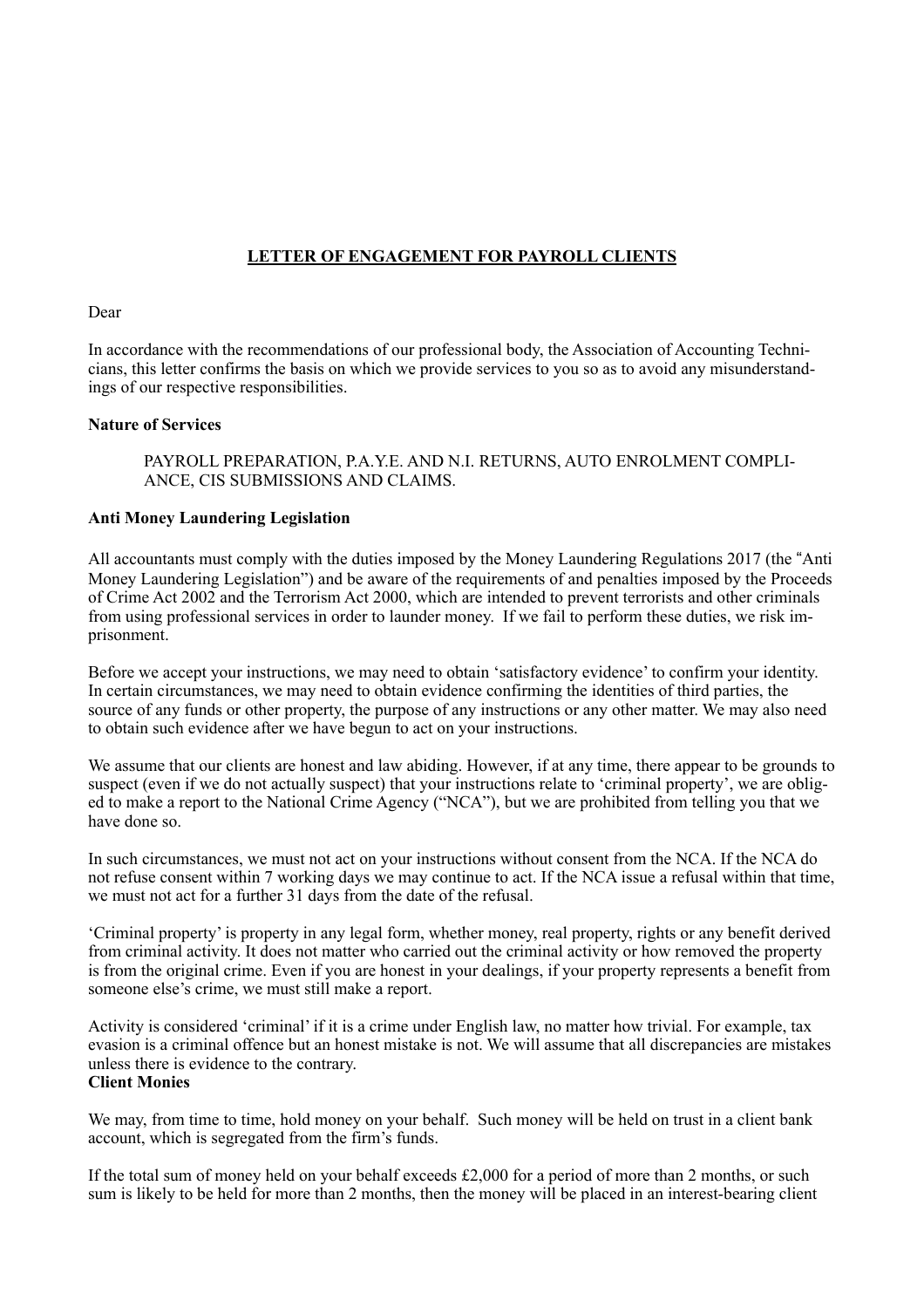bank account. All interest earned on such money will be paid to you. Subject to any tax legislation, interest will be paid gross.

If there are grounds to suspect (even if we do not have substantial evidence to support such suspicion) that any monies held in a client account are derived directly or indirectly from any criminal activity whatsoever, we may not release such monies until we receive permission to do so from the NCA.

#### **Fees**

Our fees are computed on the basis of time spent on your affairs and the responsibility and skill involved by the partners and staff of this firm. Unless otherwise agreed, our fees will be charged separately for each main class of work mentioned above and will be billed at appropriate intervals during the course of the year which will be agreed with you in writing.

Unless specifically agreed, payment of our invoices is due within 14 days from the date of the invoice.

## **Ownership of Records**

In the event of non-payment of our fees for services rendered, we may exercise a particular right of lien over the books and records in our possession and withhold your documents until such time as payment of our fees is received in full.

## **File Destruction**

Whilst certain documents may legally belong to you, unless you tell us not to, we will destroy correspondence and other papers that we store which are more than seven years old, other than documents which we think may be of continuing significance or which we are required to retain in order to demonstrate legal or regulatory compliance. If you require the retention of any document by us on your behalf, you must notify us of that fact in writing and where this is agreed by us we reserve the right to charge a reasonable fee for such retention, such fee to be agreed with you in writing in advance.

#### **Ethical Guidelines**

We will observe the ethical guidelines of the Association of Accounting Technicians and accept instructions to act for you on the basis that we will act in accordance with those guidelines. A copy of these guidelines will be supplied to you on request.

#### **Customer Service**

We are committed to providing a high standard of customer service. If you have any ideas as to how our service to you could be improved, or if you are dissatisfied with the service you are receiving, please let us know. In the event that you have a complaint, we will look into this carefully and promptly and do all we can to explain the position to you or address your concerns. If you are still not satisfied you may, of course, make a complaint to the Association of Accounting Technicians.

#### **Third parties**

All accounts, statements and reports prepared by us are for your exclusive use within your business or to meet specific statutory responsibilities and should be treated as Confidential Information. Save to the extent that you are obliged to disclose such accounts, statements and reports in order to comply with a legal obligation they should not be shown to any other party without our prior written consent.

#### **Disclaimer**

We will not be liable for any loss suffered by you or any third party as a result of our compliance with the Anti Money Laundering Legislation or any English law.

We are not an independent Financial Advisor thus any assistance or guidance in regards applying for a pension or complying with The Pension Regulators laws does not make us liable for any loss suffered by you or